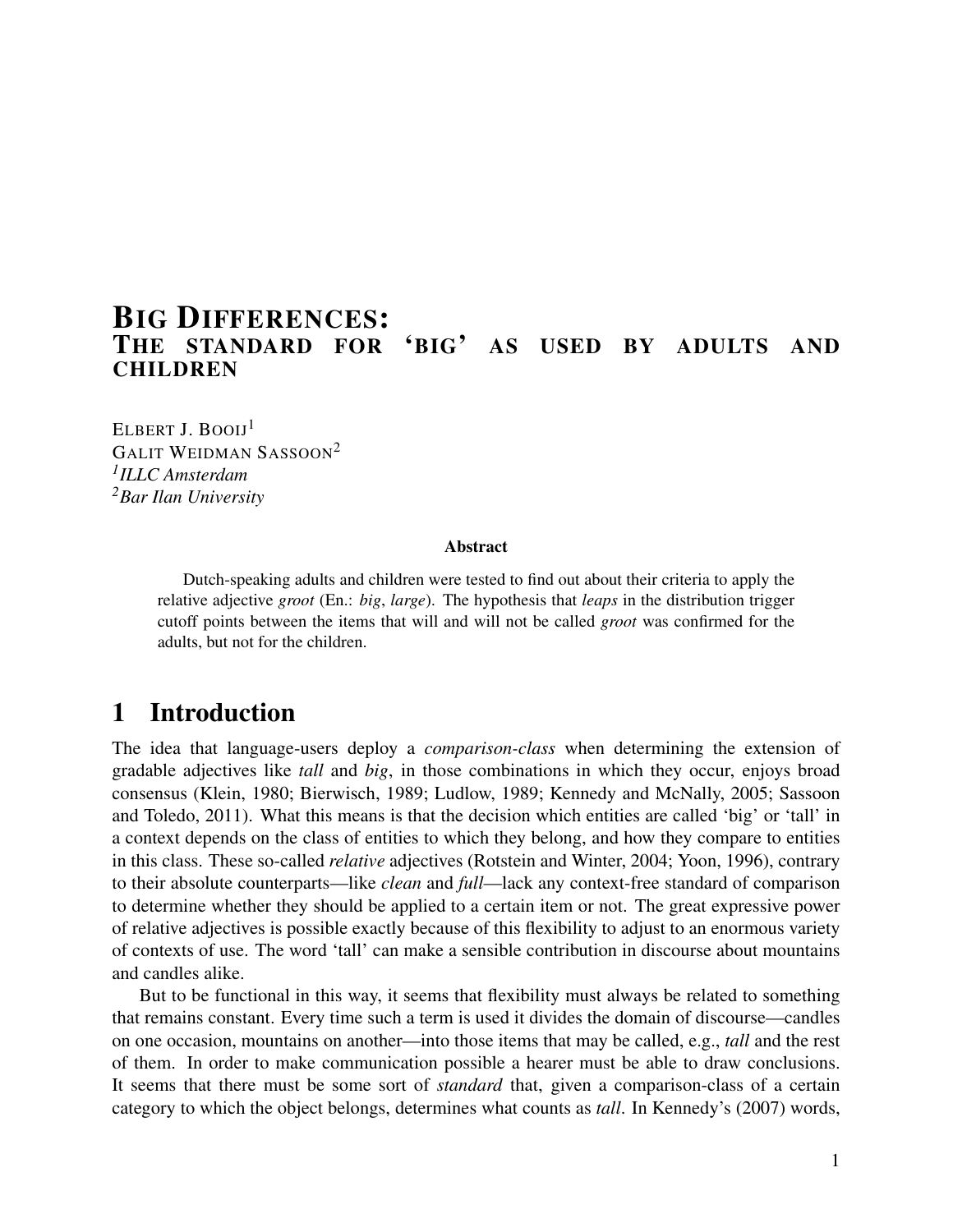the objects so called *stand out* among the other members of the contextually determined class. What this standing out in fact consists of is an issue of ongoing discussion and investigation. For a quick overview of the relatively simple proposals: the standard could be a contextually fixed *degree* of, say, height (apple-trees above 3.5m are *tall*) or a fixed *percentage* of the comparison class (the tallest 40% are *tall*) (Schmidt et al., 2009; Barner and Snedeker, 2008; Solt and Gotzner, 2012). Only in the former case it makes sense to speak of a *cutoff point*, i.e. the degree beyond which items will be called *tall*. The standard could furthermore be a function of the *distribution* (the trees beyond the mean plus 1.5 times the standard deviation are *tall*), in which case there is also a cutoff point, but this time variable (Schmidt et al., 2009; cf. also Solt, 2011, who uses the median and the median absolute deviation). Finally it has been claimed that the standard is based on similarity-relations (McNally, 2011).

In the present study we want to present and test a new hypothesis, according to which it is *leaps in the distribution* of the relevant variable that trigger the cutoff point for the use of the adjective. We shall dubb this the 'Leap Hypothesis'. The theoretical background of the Leap Hypothesis is as follows. Although it is in the power of human language to make a very large number of distinctions, we do not nearly make all of them in practice. We make distinctions where and when we deem them *worth* making; when communicating them is in some way or other profitable. But often one distinction is more difficult to make than the other, and in such cases the benefits of being informed may be tempered by the costs of obtaining the information. There is likely to be a trade-off between *worth* and *ease* of a certain discrimination: one distinction may be in itself more valuable than the other, but so hard to make with any reliability, that going for the slightly less rewarding but safer and cheaper distinction is the thing to do (Sperber and Wilson, 1995). All else being equal, therefore, discriminations that are *easy to make* are likely to be privileged.

There are good reasons to expect that among the most economic cutoff points in this regard are those that coincide with a leap in the distribution. The suggestion is an appealing one intuitively: in a wood where the trees have a variety of heights, only leaving out the range between 6 and 10 metres, the domain, as it were, splits naturally into two categories that can be easily told apart. This intuitive picture finds its theoretical underpinning by the framework of *semi-orders* (Gaifman, 2010; van Rooij, 2010, 2011). A semi-order is an ordering relation between items that is less strong than a weak order, which is the sort of order that obtains when the whole domain is thought of as partitioned into degrees. An example of a weak order is the relation *taller than*, prevailing in a group of people based on their exact lengths. Such an ordering straightforwardly divides its domain into equivalence classes, viz. the groups of people of exactly the same (degree of) length. An example of a semi-order is *much taller than*. The pivotal difference between weak orders and semi-orders is that the ∼-relation<sup>1</sup> in the latter is *not* transitive. It may be that John is not much taller than Susan, who is not much taller than Mary, and yet John *is* much taller than Mary. There is an *indistinguishability threshold*, below which no 'real' inequality holds. Thus for a semi-order > we may have:

$$
x \sim y
$$
 and  $y \sim z$ , yet  $x > z$ 

A piling up of such insignificant differences may add up to a difference that is distinguishable after all.

<sup>&</sup>lt;sup>1</sup> $x$  ∼ *y* iff neither  $x > y$  nor  $y > x$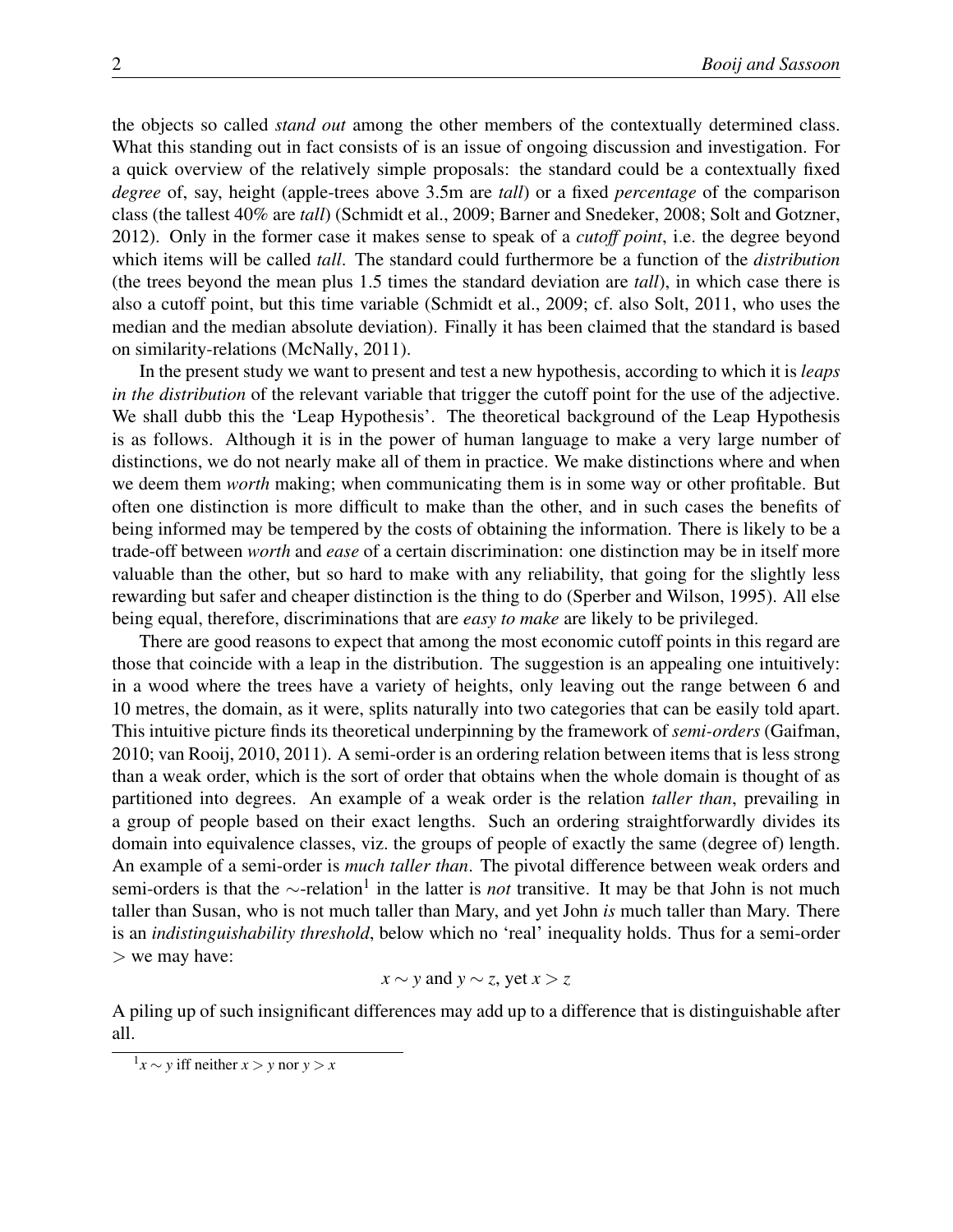It is this phenomenon that is responsible for the *Sorites paradox*<sup>2</sup>; in this context Gaifman and van Rooij (*ibid.*) use semi-orders. Unlike weak orders, semi-orders do not by themselves give rise to a sound categorization. For a set of items of which every one is indistinguishable from the next in size—a Sorites series—it is hard to find a division into subsets that in any way can be called natural. This is where leaps come in. Being larger than the indistinguishability-threshold of the semi-order, a leap in the distribution of sizes does provide a natural dividing line between categories.

But why, then, should semi-orders and leaps be preferable to degrees as a way of framing distinctions? Apart from the fact that every real-worldly system of perception must have an ultimate indistinguishability-threshold, the threshold that obtains at some given occasion is also a matter of *effort*. From a distance I can easily see that some house is high compared to the barn next to it, but only after looking very carefully I can see that it is also higher than the tree on the lawn in front. Notice that for none of these observations it is necessary to know *exactly* how tall any of the objects is. Nor is there a need to compute degree-based features like mean and standard-deviation, that would put heavy demands on memory and speed of calculation. Making use of semi-orders there is a simple and economic way of classifying available: choose the *coarsest* semi-order at your disposal and switch to a finer one if the former does not yield a standard.

The idea that standard selection for gradable adjectives proceeds in this way aligns very well with the fact that non-parametric statistical criteria must capture human judgements regarding the standard across a wide array of distributions (Schmidt et al., 2009), and in many cases (*sharp*, *happy*) averaging is not even meaningful. Semi-orders—with different thresholds—may be available if degrees are not. Thus leaps may be there even if there is no full-blown metric, and if so, they will provide cutoff points that at least have the merit of being easily determinable and reducing uncertainty, since most of the items will be conspicuously on one side or the other. The present paper is the result of an attempt to put especially this hypothesis to test.

# 2 Experiments

Two groups of Dutch-speaking subjects were tested: one group of adults and one of primary school children, as described in 2.1.1 and 2.2.1 respectively.

### 2.1 Experiment 1

#### 2.1.1 Participants

A group of 28 adults, 14 men and 14 women, aged  $50.9 \pm 7.1$  years, were tested. The majority of them were employees of a secondary school in Amsterdam, all but four of them native speakers, the others fluent Dutch speakers as well. They had received  $14.1 \pm 2.7$  years of formal education on average.

#### 2.1.2 Stimuli

The adjective to be tested was the Dutch word *groot* (En.: *big*, *large*), as applied to *pencils* of different size. The decision to test *groot* rather than equivalents of *tall* or *long* was based on the

 ${}^{2}E.g.,$  a haystack minus one straw is still a haystack. But then, repeating the argument many times, a pile of ten straws still is!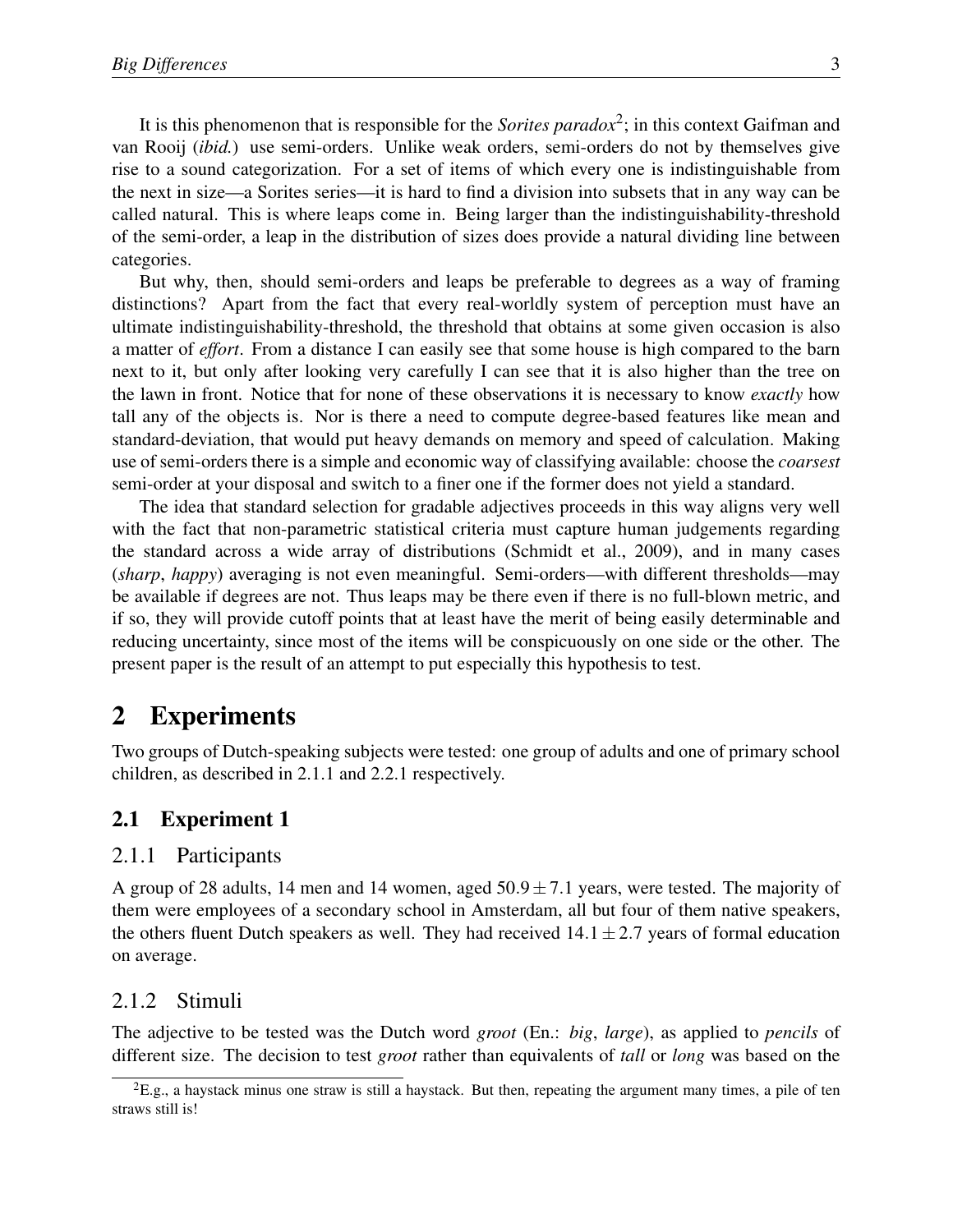expectation that the children are perhaps more comfortable with a very general concept like *big* (cf. Barner and Snedeker's (2008) finding that young children sometimes switch from *short* to *small*). Although in spontaneous use adults might have a preference for *lang* (En.: *long*, *tall*) when referring to pencils (some of the adult test subjects commented on this), *groot* is definitely not infelicitous.

In order to allow test subjects to display their criteria for *groot* in different yet comparable circumstances, sets of twelve pencils were used, each of one of the four distributions displayed in Table 1. All pencils looked exactly the same, but for their length, and nothing about them was unusual in respect of what pencils normally look like. Even the different lengths could be considered familiar given that pencils get shorter after prolonged use. The distributions were all symmetrical and can be described in the following way:

- D1: all different length, linearly increasing
- D2: all different length, two clusters, one gap in the middle
- D3: almost like D1, but with two leaps
- D4: all different length, two small clusters at the extremes, one large modal cluster

All distributions had the same mean. D2 had the biggest standard deviation, and D4, the smallest, with D1 and D3 in between and almost equal.

| <b>Distribution</b> | length in cm |      |                             |                          |     |                        |                     |         | $\mu$  | O  |      |    |      |                 |
|---------------------|--------------|------|-----------------------------|--------------------------|-----|------------------------|---------------------|---------|--------|----|------|----|------|-----------------|
|                     | F            |      | $\overline{ }$              | $\circ$<br>O             | Q   | 0                      |                     | 12<br>┸ | 13     | 14 | 15   | 16 | 10.5 | J.VI            |
| D2                  | -            | ر. ر | O                           | -<br>6.5                 | –   | Q<br>ں ،               | $\overline{ }$<br>. | 14      | 14.5   | ıυ | 15.5 | 16 | 10.5 | $\gamma$<br>T.J |
| D3                  |              | ر. ر | $\Omega$                    | $\circ$<br>O             | Q   | 10                     | -1                  | 12      | 13     | 12 | 15.5 | 16 | 10.5 | 57<br>، ب، ب    |
| D4                  | -            |      | Q<br>$\overline{4}$<br>╯. ౼ | $\Omega$<br>$\mathbf{r}$ | 1 V | $\mathbf{c}$<br>$\cap$ | 10.7                |         | $\sim$ |    | 15   | 16 | 10.5 | $\Omega$        |

Table 1: Distributions of the sets of pencils

### 2.1.3 Procedure

Every test subject was presented with two of the four distributions, one after another. The assignment of distributions to subjects was done by a randomized list in such a way that the second distribution was always different from the first, but otherwise random. The pencils were given as a bunch and laid on the table before the subject in a disorderly fashion. The subjects were asked to put the *big* pencils in a basket ("*Leg de grote potloden in het mandje*"). Clarification questions ("Do you mean the *biggest*?") were answered by: "The ones of these pencils *you* say are big". If the task had been performed, after some pause the question "Are you ready?" was asked and the result was collected. Then the second set of pencils was given, with the same procedure.

We shall use the term *transition* for the *observed* boundary between *big* and non-*big* items. To bring all the results together, two parameters were decided to be of interest:

- the *transition rank*, i.e. the number of the first *big* pencil (counting from the smallest to the biggest).
- the *transition midpoint*, i.e. the length in cm which lies just in between the length of the first *big* pencil and that of the last non-*big* one.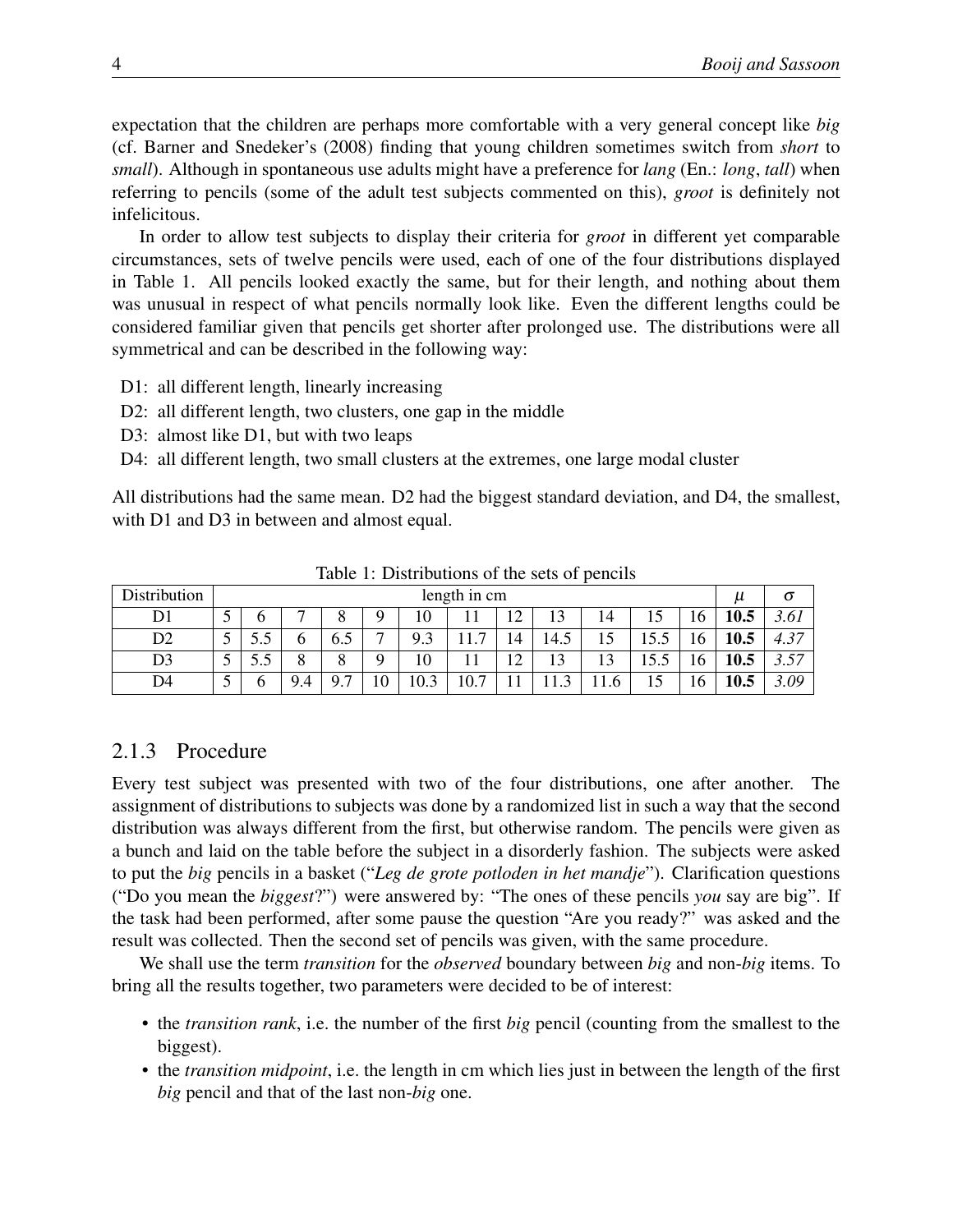The latter notion can be seen as an estimate of the putative 'real' cutoff point with respect to the application of *big*.

#### 2.1.4 Predictions

Some basic hypotheses regarding the standard of use of relative adjectives, as in e.g., *the big pencils*, have been mentioned in the Introduction. To evaluate four of these hypotheses as applied to the present experiments, we can formulate the following predictions:

- H1 The criterion for *big* is to be bigger than a fixed *size*. If this is the case, then the transition midpoint should be expected to be relatively invariant across different distributions.
- H2 The criterion for *big* is to be among *x*% of the biggest pencils, where *x* is a fixed *percentage*. If this is the case, then the transition rank should be expected to be relatively invariant across different distributions.
- H3 The criterion for *big* is to be of a size beyond the mean plus *a* times the standard deviation  $(\mu + a \cdot \sigma)$ . If this is so, then, for distributions with constant  $\mu$ , the transition midpoint should be expected to be farther from  $\mu$  when  $\sigma$  is bigger.
- H4 The criterion for *big* is determined by leaps in the distribution. If this is true, then such leaps should enhance the likelihood of the transition (from non-*big* to *big*) to fall in that region.

With respect to H4 the following should be mentioned. Even if H4 is *false* and there is a fixed cutoff point, leaps in the distribution will show a tendency to coincide with the transition between *big* and non-*big*, simply because of the enhanced probability of the (fixed) cutoff point to be inside the leap-region. As an illustration, suppose that, in a set of the same range of length (5-16 cm), pencil No. 3 (in order of size) is 6 cm and the next pencil is 14 cm. Then, *if* there is a cutoff point governing the application of *big*, it is extremely likely that, by mere chance, it happens to be between 6 cm and 14 cm. In the overwhelming majority of tests, therefore, the transition from non-*big* to *big* will be between pencil No. 3 and 4, making the transition rank peak at 4—but this has little to do with the leap itself. Creating a big gap is just an easy way to manipulate the transition rank. Consequently, to support H4, leaps in the distribution must be shown to affect the transition *midpoint*, rather than the transition *rank*. Only then there is reason to believe that the cutoff point gets affected by the leaps. This is why, in the graphs below, it was decided to place the length of the pencils on the horizontal axis.

#### 2.1.5 Results

All respondents were *consistent* in their response, by which is meant that no '*big*' pencil was smaller than any non-'*big*' pencil in the same test. The results for the transition rank and the transition midpoint are shown in Fig. 1-4, leftmost figures. The dotted line connects the rank orders of the pencils with their lengths; the areas of the bars indicate the number of respondents for whom the transition from non-*big* to *big* is in the region covered by the bar.

Mann-Whitney U tests were performed on the results for the transition rank and the transition midpoint. With respect to the transition rank, except for the combinations D1-D3 and D3-D4, the differences between the results for the four distributions were highly significant ( $p < 0.01$ ). With respect to the transition midpoint this was only the case for the combination D2-D4; the other differences were not even weakly significant. Thus neither the hypothesis that the criterion for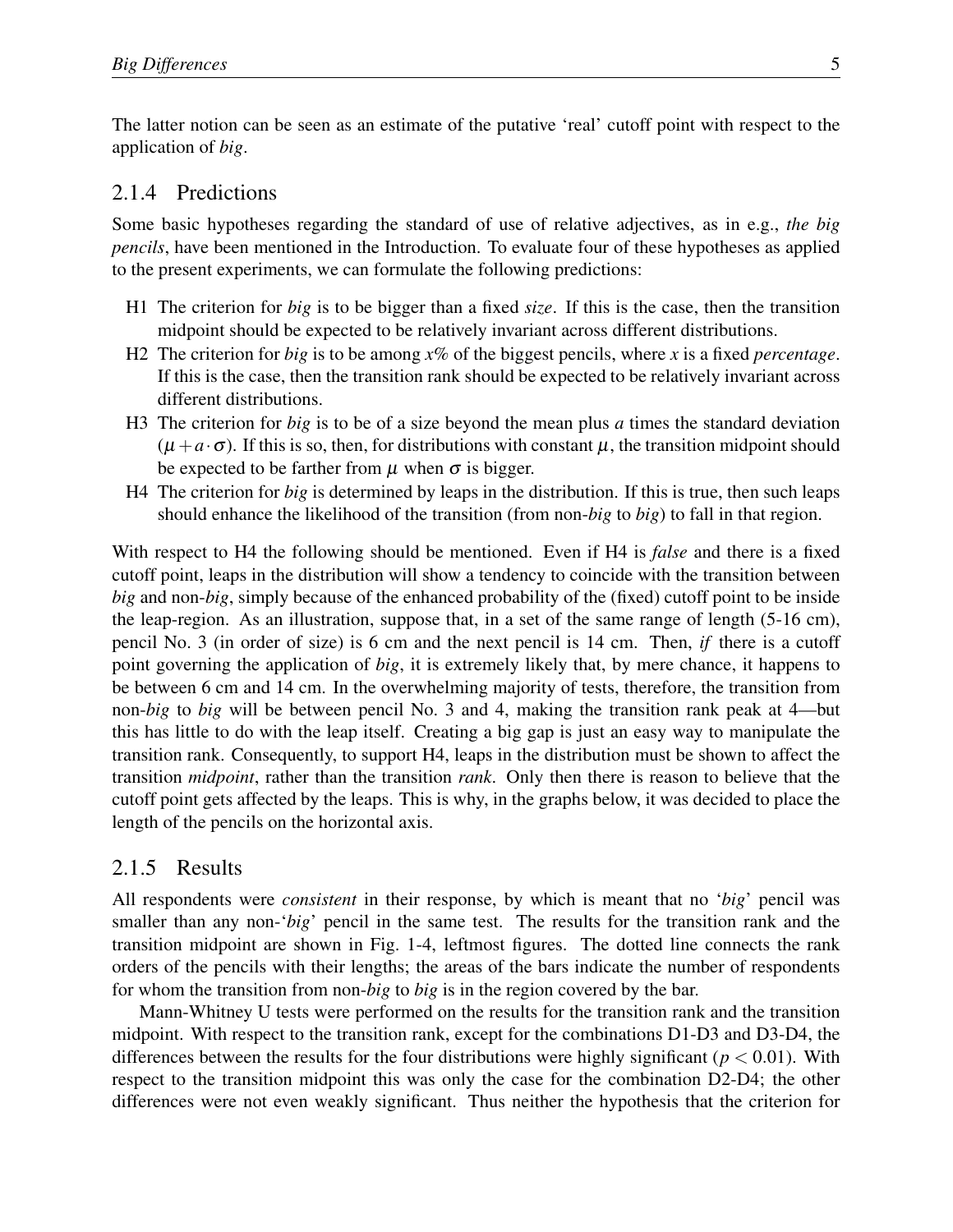being called *big* is to be above a fixed size (H1), nor the hypothesis that this criterion is to be among a certain percentage of the biggest pencils (H2) are supported by the findings, even though H1 does certainly better.

Also the idea that the use of *big* is governed by a cutoff point of degree  $\mu + a \cdot \sigma$  (H3) appears to be refuted by the results for the average of the transition midpoint for the different distributions: the transition midpoint is even roughly *closer* to the mean value with bigger standard deviation (see Table 2).

The difference between D1 and D3 is of special interest because the mean and standard deviation of both are almost the same, but D3 has leaps, the rightmost of which is between 13 cm and 15.5 cm. The picture for D3 (Fig. 3, left) shows a peak of respondents whose transition to *big* was in this interval. If we take the results for D1 (where there are no leaps) to be a fair estimate of the 'background' likelihood of the transition to be between 13 cm and 15.5 cm, then a binomial test<sup>3</sup> gives a (weak) significance of  $p < 0.054$  for the peak associated with the leap in D3. It seems, then, that the leap indeed triggers a cutoff point where it would otherwise have been less probable (H4).

## 2.2 Experiment 2

### 2.2.1 Participants

A group of 26 primary school children, aged  $8.1 \pm 0.3$  years, 13 boys and 13 girls, were tested in the same way. They were all pupils of a Waldorf school in Amsterdam, all classmates and all but four of them native Dutch speakers, the others fluent Dutch speakers as well.

### 2.2.2 Stimuli, Procedure, Predictions

The stimuli and procedure of testing were identical to those used in Experiment 1. Hence, so were the predictions.

### 2.2.3 Results

With the exception of two cases, in all tests the children were consistent in the sense defined above. The results are shown in Fig. 1-4, rightmost figures. There was wide variation in the results for individual children, with both the transition rank and the transition midpoint showing only a weak preference for the rightmost half of the distribution. In the graphs of D3 and D4 conspicuous peaks appear just in the middle.

The children in this experiment agreed less with each other than the adults did, and, unlike the latter, in several cases showed a transition *below* the average length of the pencils. Mann-Whitney U tests could not prove any of the differences between the distributions to be significant, either with respect to the transition midpoint, or the transition rank. If, however, the results for D1 and D4 are pictured with the dimensions switched (Fig. 5), we see that the pictures with respect to the transition rank are indeed dramatically dissimilar. If we idealize the results for D1 by hypothesizing that, in the absence of leaps, the likelihood of the transition to *big* to occur is equal anywhere between pencil No. 2 and No. 11—an assumption certainly not biased against the picture of D4—

 $3A$  binomial test is one of the simplest statistical tests. Its measure of significance are the odds against finding the observed number of 'success'-outcomes under the hypothesis of mere chance.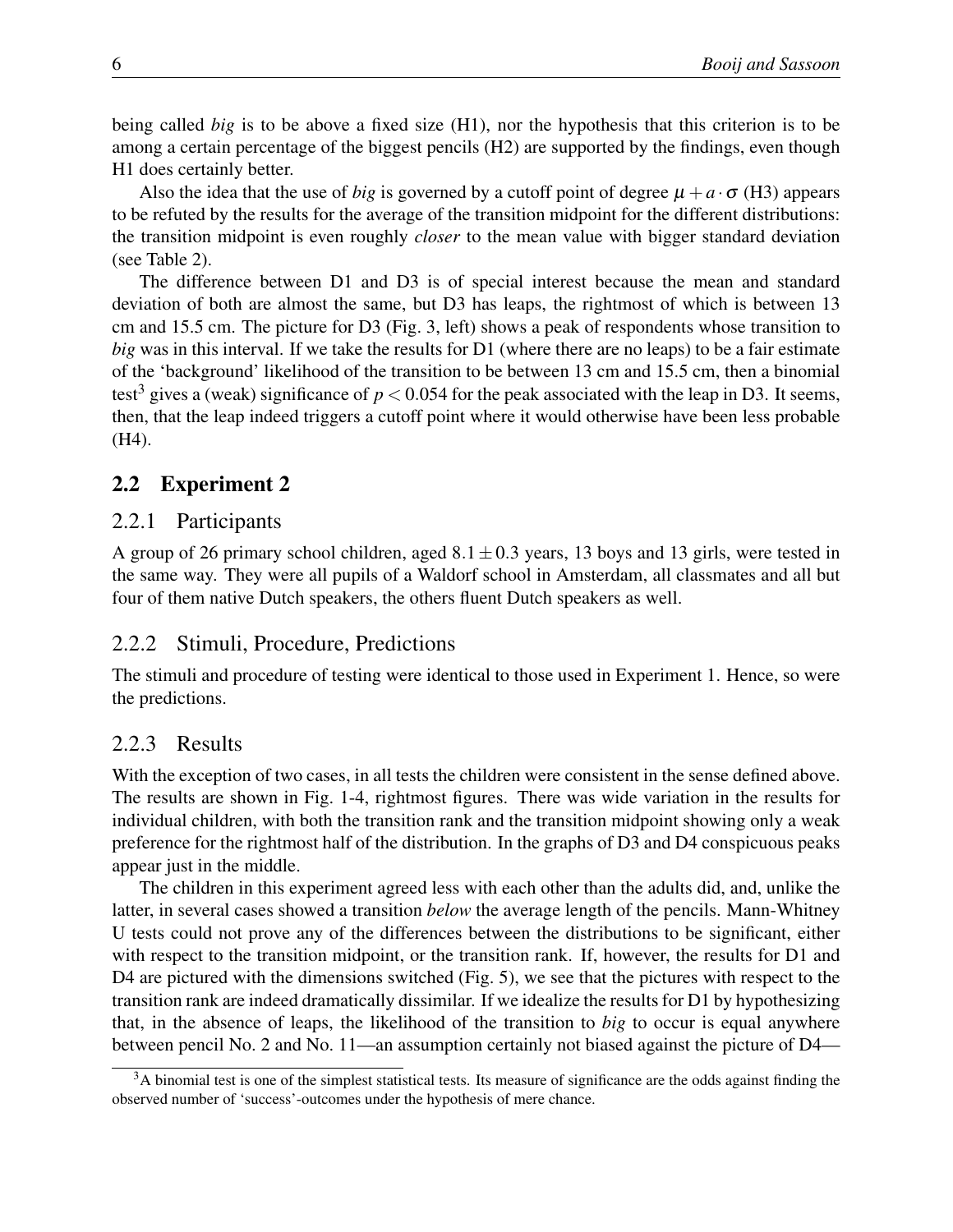then a binomial test gives a significance of  $p < 0.000012$  for the two peaks associated with the leaps in D4.

The fact that leaps affect the results for the transition *rank* has no bearing on the Leap Hypothesis (H4) (see 2.1.4), but it disproves the hypothesis that the criterion for being called *big* by the children is to be among a certain percentage of the biggest pencils (H2). However, the hypothesis that pencils are called *big* if they are above some fixed size (H1) is compatible with the results. The idea that being *big* is being bigger than  $\mu + a \cdot \sigma$  (H3) finds no support in the results (Table 2) although it is less strongly refuted for the children than for the adults. Finally, leaps in the distribution do not seem to have impressed the children, as can be seen when comparing D1 and D3. It is striking how the children differ from the adults in their reaction to D3 (Fig. 3): they virtually *ignore* the leap in the distribution of length. Thus, unlike what was the case with the adults, the Leap Hypothesis (H4) does not provide an explanation here.

Mann-Whitney U tests were also performed to see to what extent, for similar distributions, the results for the children differed from those for the adults. Significance could be proved in all four cases, albeit for D1 ( $p < 0.02$ ) and D2 ( $p < 0.084$ ) in a weaker sense than for the remaining two  $(p < 0.01)$ .

Figure 1: Distribution D1: Results for adults (left) and children (right). The dotted line depicts the lengths of the pencils. The area of a bar indicates the number of subjects for whom the transition from non-*big* to *big* occurred in that region of length.



|               | D <sub>1</sub> | D <sub>2</sub> | D <sub>3</sub> | D4    |
|---------------|----------------|----------------|----------------|-------|
| $\sigma$      | 3.61           | 4.37           | 3.57           | 3.09  |
| adults (cm)   | 13.07          | 12.55          | 13.54          | 13.46 |
| children (cm) | 11.17          | 11.15          | 11.37          | 10.7  |

Table 2: Average value of the transition midpoint (cm)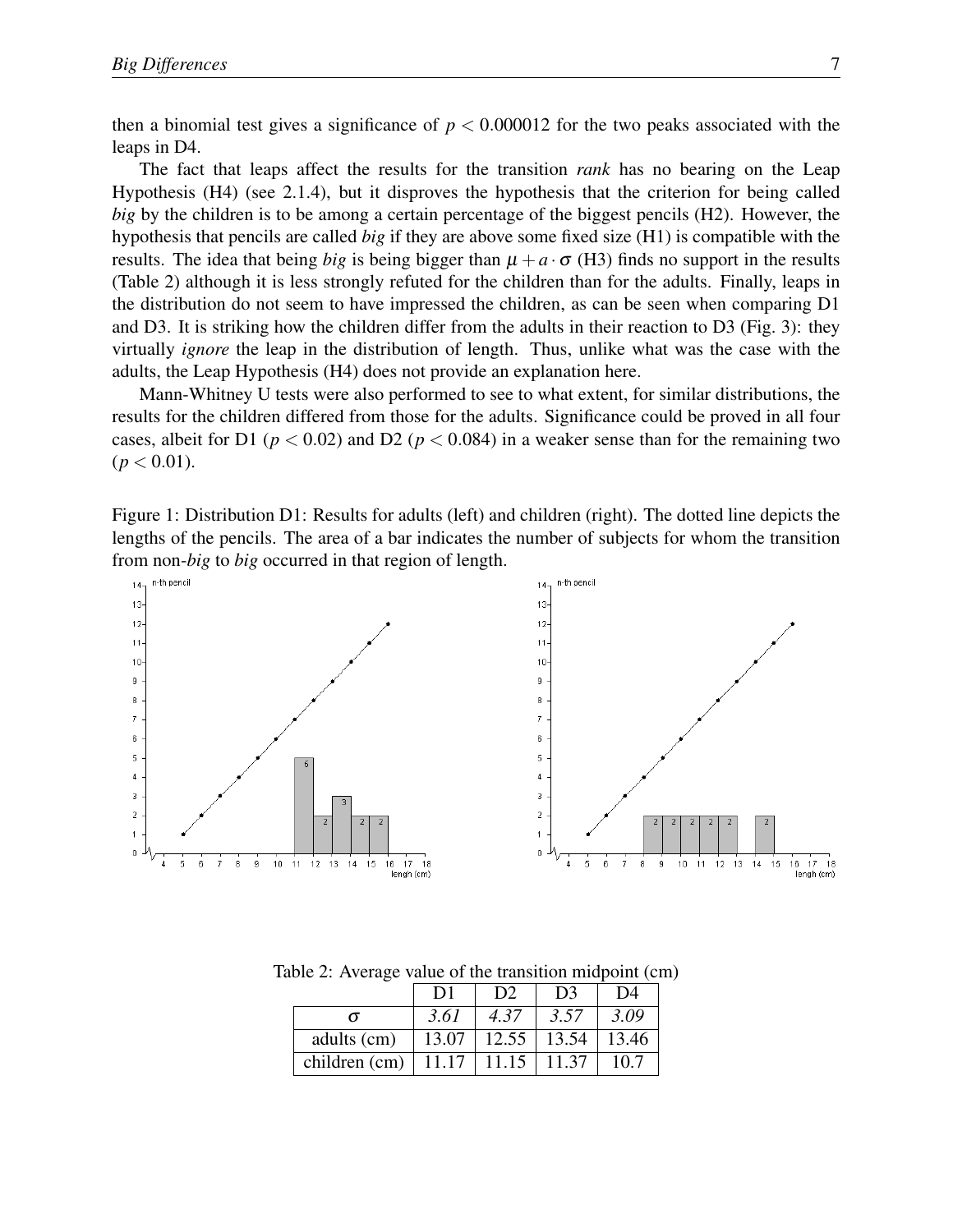



Figure 3: Distribution D3: Results for adults (left) and children (right). The dotted line depicts the lengths of the pencils. The area of a bar indicates the number of subjects for whom the transition from non-*big* to *big* occurred in that region of length.

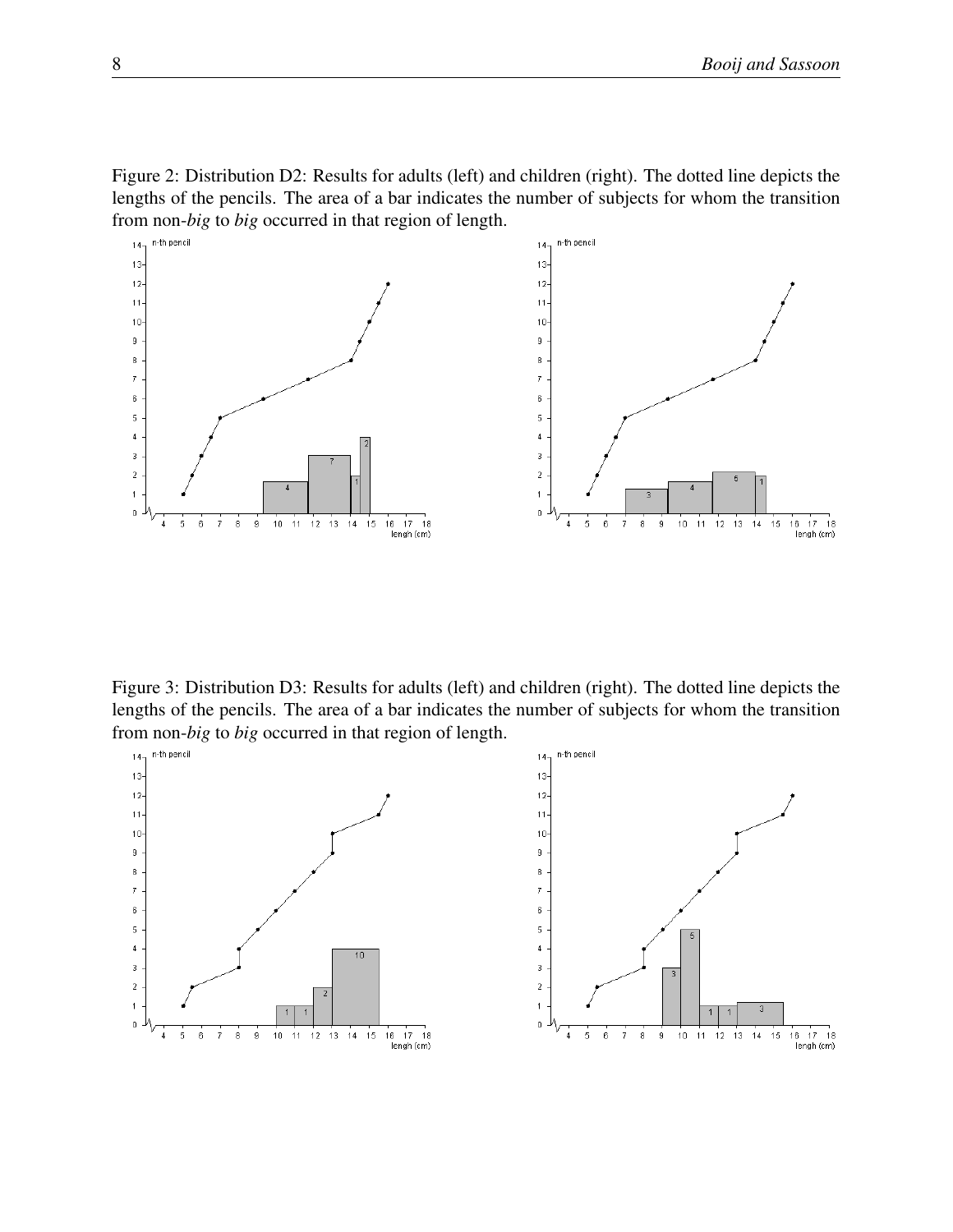Figure 4: Distribution D4: Results for adults (left) and children (right). The dotted line depicts the lengths of the pencils. The area of a bar indicates the number of subjects for whom the transition from non-*big* to *big* occurred in that region of length.



Figure 5: Children: distributions D1 (left) and D4 (right) with the number of the pencils (in order of size) on the horizontal axis. The dotted line depicts the lengths of the pencils. The area of a bar indicates the number of subjects for whom the transition from non-*big* to *big* occurred between pencils of that rank.

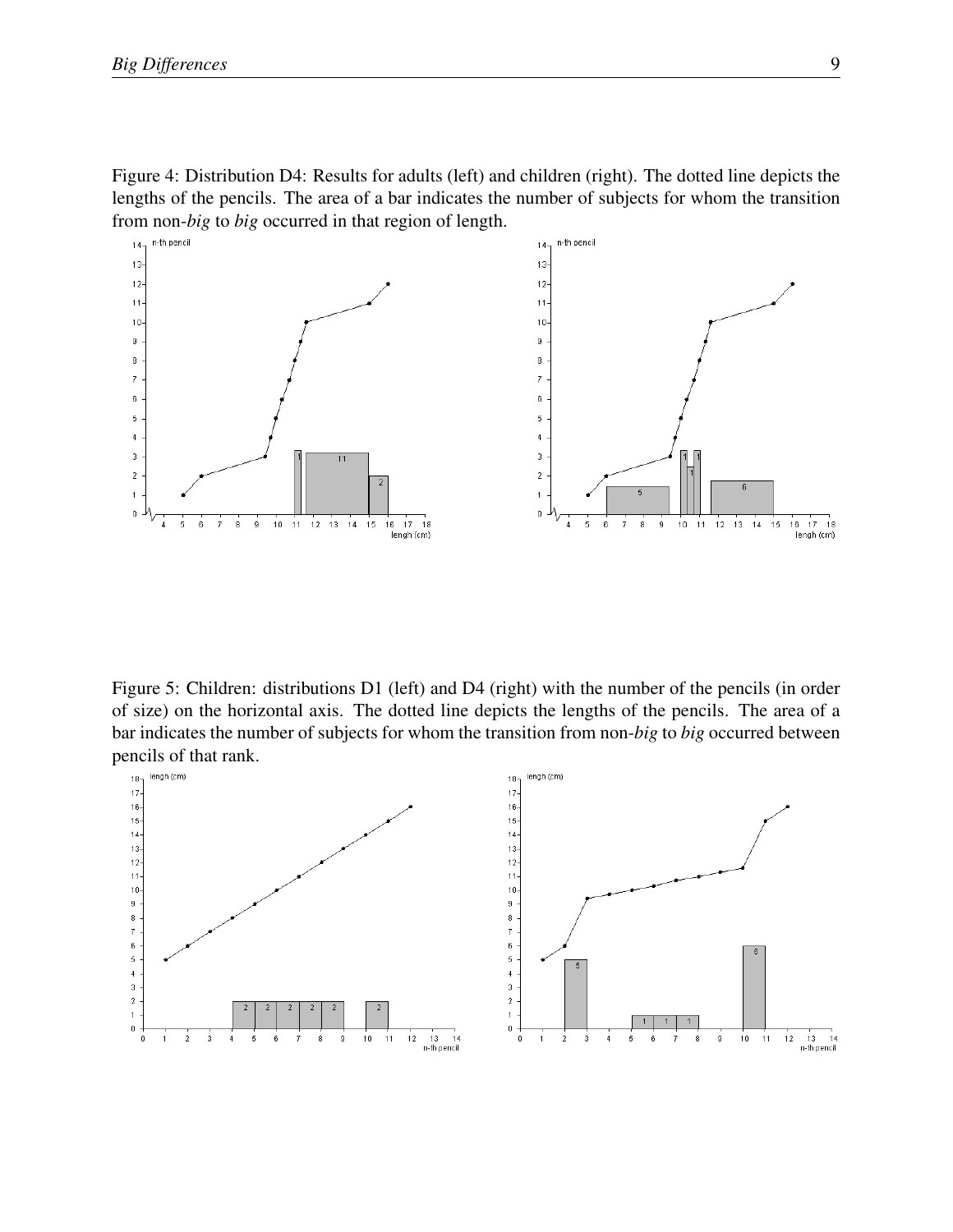# 3 Discussion

The results obtained with the adults show that the standard for the use of the Dutch adjective *groot* (En. *big*, *large*), if couched in terms of a cutoff point between *big* and non-*big* of a certain length, allows of assuming this point to be relatively stable throughout different modes of stimulation. If, on the other hand, the standard is thought of as being among some fixed percentage of the biggest items, far less stability can be discerned. Therefore the assumption of a standard as a certain *degree* of length appears to be, if not entirely convincing, at least more on the right track.

Yet, if this degree of length were the whole story, this would be somewhat remarkable, since, as we are dealing with a *relative* adjective, a cutoff point that is *really* fixed—one that works throughout all contexts—is out of the question. There must be a decisive element of contextdependence involved, and there is no *a priori* reason why the range of values should be all that counts. And indeed the difference with respect to the transition midpoint between the distributions D2 and D4 demonstrates that the cutoff point in terms of length is not completely stable. One of the simpler proposals allowing the shape of the distribution to contribute to the standard for *big* is that the cutoff point should equal the mean plus *a* times the standard deviation. But such a rule finds no corroboration in the experimental results.

*Leaps* in the distribution, however, do seem to pull the cutoff point towards themselves, in accordance with the Leap Hypothesis. The relative stability of the cutoff point in terms of absolute length may seem at variance with this conclusion, but we suggest that both phenomena should rather be regarded as complementary. Effects of incidental leaps in a distribution are likely to occur against the background of more general tendencies to position the cutoff point, based on the same principle, but fed by experience from many preceding cases.

In the light of this finding the non-conformity of the standard for *big* to the  $\mu + a \cdot \sigma$ -rule makes good sense. If a distribution has a modal cluster, comprising many items that are nearly indistinguishable, a cutoff point inside this region would cause maximal uncertainty. Consequently, where a modal cluster is present (as in D4) the use of leaps will dictate the cutoff point to be anywhere but there. But when there is a leap in the middle (as in D2), separating two clearly distinguishable clusters of items, there is every reason to place the cutoff point in the middle. Hence, in the latter case, where the standard-deviation is *bigger*, the transition midpoint will be *closer* to the mean value, as was observed with the adults. This effect is also visible in the results of Solt and Gotzner (2012:Fig. 2).

This relation between modal clusters and leaps is easily misunderstood. The Leap Hypothesis has been criticized for being unnatural in the sense that really occurring distributions are typically normal and therefore do not show leaps at all (Stephanie Solt, pers. comm.). This is a valuable point, but it must be qualified in two ways. First, there are entirely natural classes (the class of animals; the set of buildings on the skyline before us, consisting of some sky-scrapers among a large number of mansions and three-storey buildings) that are by no means normally distributed. Second, real-life classes, even if they are normally divided, are not as smooth as the textbook graph. They have many cracks and ripples, and these become larger with increasing distance from the modal cluster. Hence, for natural distributions that are approximately normal, the predictions according to the Leap Hypothesis will turn out to be in good harmony with those according to the  $\mu + a \cdot \sigma$ -hypothesis.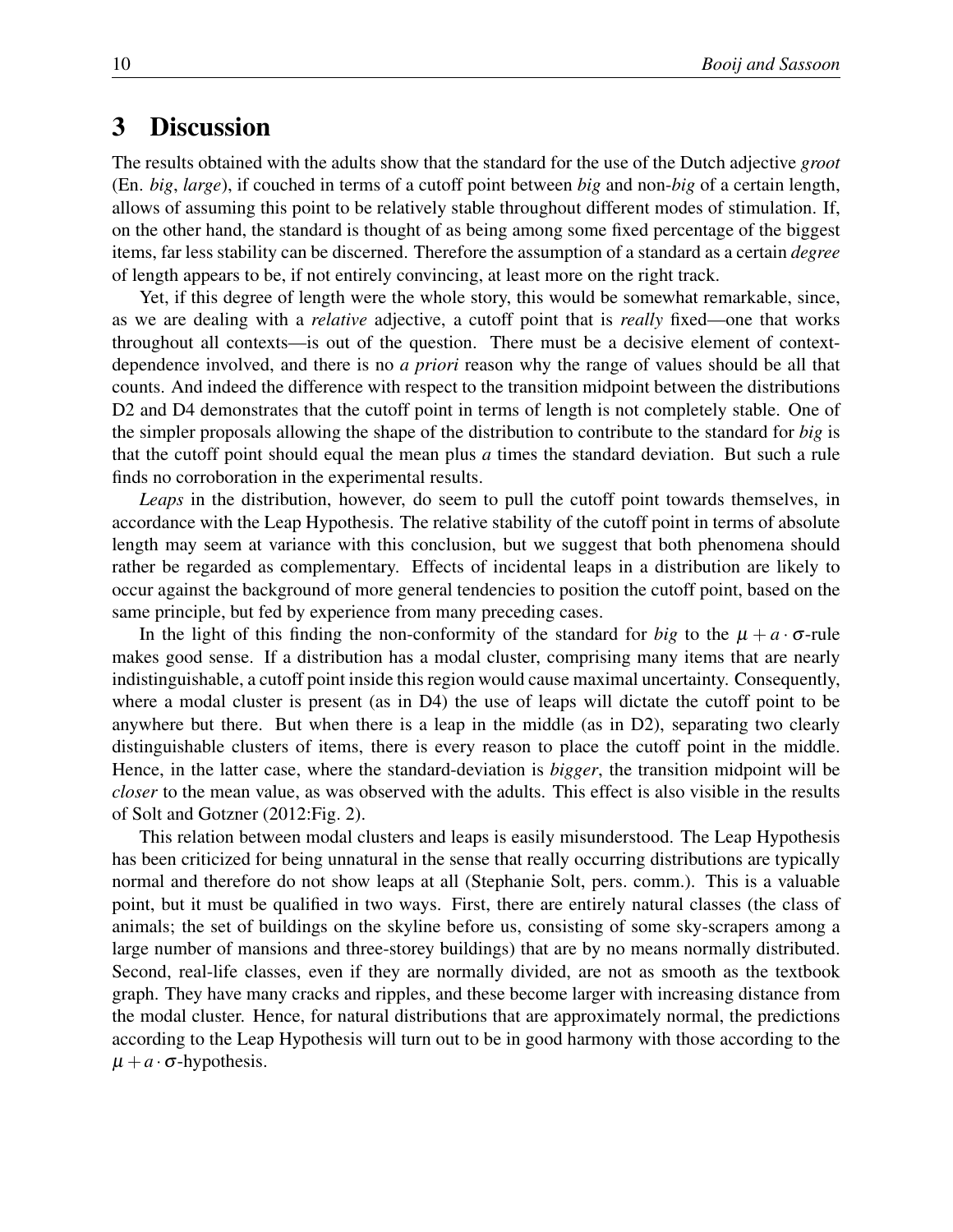In connection with this point the following consideration is in order. It is commonly thought (e.g., Rotstein and Winter, 2004) that the entailment-patterns of relative adjectives are such that the antonyms are not complementary:

- John is not short  $\Rightarrow$  John is tall.
- Lisa is not tall  $\Rightarrow$  Lisa is short.

An often-cited explanation for this phenomenon is that relative adjectives have *norms* for different contexts of use (Tribushinina, 2011). The positive of the adjective (or its antonym) is used for items that do not comply with the norm: they are above or below it. Now statistically a norm will typically coincide with the modal cluster of a normal distribution. Since such regions, which, as we have seen, lack leaps, are ill-fit for cutoff points, this fact provides an alternative explanation for the phenomenon of non-complementarity. Norms, after all, are an intuitive notion, but it may be questioned if they would have been that, if normal distributions had been less ubiquitous than they are.

As for the children, their standard for calling something *big* was in all likelihood not its being among a fixed percentage of biggest pencils. The option that the standard is to be beyond a fixed degree of length remains open, be it that, if so, this degree varies rather strongly among individual children. Otherwise the children behaved differently from the adults in crucial respects. Most importantly, they hardly showed any reaction to leaps in the distribution, *contra* the Leap Hypothesis. Furthermore, although they too showed an inclination to call less than half of the pencils *big*, there were, unlike with the adults, many exceptions to this trend (see e.g., Fig. 4). Table 2 shows that, consequently, the average size of the transition midpoint is far closer to the mean of the distribution (10.5 cm) with the children than with the adults. As can be seen in the results for D4 (Fig. 4), about one third of the children were willing to call everything *big* but the smallest pencils!

The peaks for the children's transition midpoint exactly in the middle of the distribution of length in D3 and D4 suggest a (minority) tendency to apply a *mid-range* standard. This phenomenon has been observed before. Tribushinina (2013) gives experimental evidence for a developmental trend whereby, by the age of about four, a mid-range standard replaces a practice where *big* and *small* only apply to the extremes of the scale. Compare also the *Innate Standard Hypothesis* as described by Barner and Snedeker (2008):

(...) upon realizing that a novel word is gradable (perhaps via syntactic cues like comparative morphology), children assume that it has an opposite and that these opposites exhaustively divide sets in two, or alternatively, result in a three-way categorization of objects. (p. 605)

The division in two is clearly the simplest assumption. Thus the mid-range standard could be a stage in children's linguistic development, following upon the stage where only the extremes are picked out, which transition is made possible by their growing ability to order items by their size (Ehri, 1976; Smith et al., 1986; Tribushinina, 2013).

We have given theoretical and empirical support for the adults's use of leaps to fix the standard for *big*. The riddle that remains to be solved, as far as we are concerned, is that the children's behaviour turns out to be so conspicuously different. It is quite conceivable that the establishment of a leap-standard happens only after the age of eight, and should be interpreted in the light of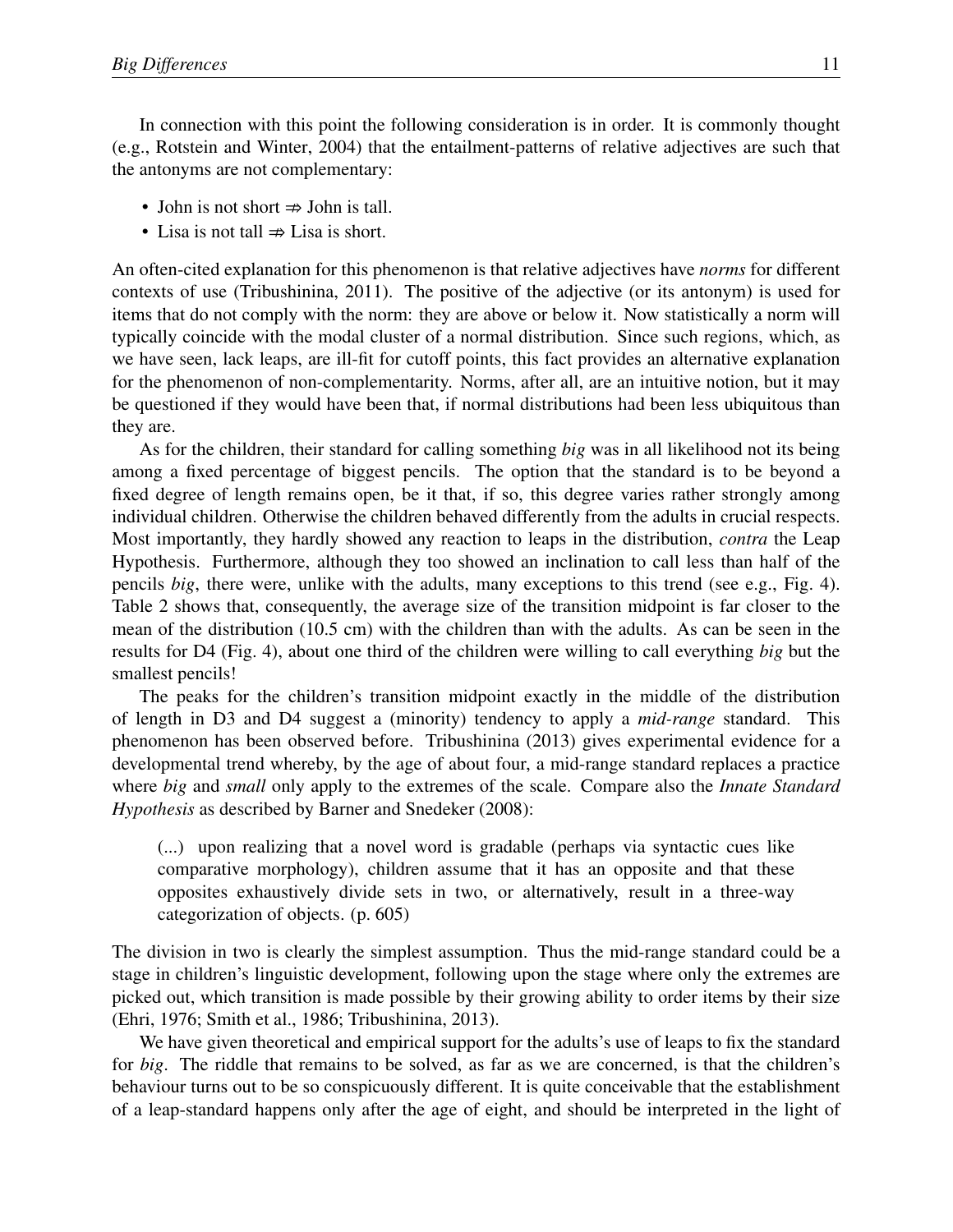growing world-knowledge plus the economic advantages this type of standard brings. But there are other possibilities. It could be that the antonym *small*, as an alternative, has different ways of 'running in the background' in children and in adults. Maybe children do not access the antonym unless it is made salient, and therefore make a two-way categorization (only *big* and non-*big*, but not *small*). The mid-range standard in this experiment would then result from failure by children to activate *small* and make room for its denotation. This also raises the option that children are in fact sensitive to leaps, but get confused by the fact that there were two of them, of exactly the same size; thus the low and high gaps were equally good candidates for the transition midpoint. By this line of thought adults automatically activate antonyms, thus using only the high gap for *big* (Singh et al., 2013; van Tiel et al., 2013).

Alternatively adults might employ more than one constraint on categorization, i.e. both a leap constraint, and an above-mid-range constraint. Children are known often to fail employing conjunctive rules because this is costly in terms of processing. So another possible explanation for our results might be that each child employed only one rule at a time: either a mid-range rule, or a leap rule. This would then explain our failing to see a preference for the high leap—or either leap—over the scale middle. Future research should therefore, apart from taking in account behaviour with respect to the antonym, investigate whether good performance in conjunctive tasks or other tasks that require executive functions matches ability to use (high) leaps (Zelazo et al., 1996, 2004; Sassoon, 2011).

## References

- Barner, David, and Jesse Snedeker. 2008. Compositionality and statistics in adjective acquisition: 4-year-olds interpret tall and short based on the size distributions of novel noun referents. *Child development* 79:594–608.
- Bierwisch, Manfred. 1989. The semantics of gradation. *Dimensional Adjectives* 71:71–261.
- Ehri, L.C. 1976. Comprehension and production of adjectives and seriation. *Journal of Child Language* 3:369–384.
- Gaifman, Haim. 2010. Vagueness, tolerance and contextual logic. *Synthese* 174:5–46.
- Kennedy, Christopher. 2007. Vagueness and grammar: The semantics of relative and absolute gradable adjectives. *Linguistics and Philosophy* 30:1–45.
- Kennedy, Christopher, and Louise McNally. 2005. Scale structure, degree modification, and the semantics of gradable predicates. *Language* 345–381.
- Klein, E. 1980. A semantics for positive and comparative adjectives. *Linguistics ond Philosophy* 4:1–45.
- Ludlow, P. 1989. Implicit comparison classes. *Linguistics and philosophy* 12:519–533.
- McNally, Louise. 2011. The relative role of property type and scale structure in explaining the behavior of gradable adjectives. In *Vagueness in communication*, ed. Rick Nouwen, Robert van Rooij, Uli Sauerland, and Hans-Christian Schmitz, Lecture Notes in Computer Science, 151–168. Berlin: Springer.
- van Rooij, R.A.M. 2010. Implicit versus explicit comparatives. In *Vagueness and language use*, ed. P. Egré and N. Klinedinst, Palgrave Studies in Pragmatics, Language and Cognition, 51–72. Palgrave Macmillan.
- van Rooij, R.A.M. 2011. Vagueness and linguistics. In *Vagueness: A guide*, ed. Giuseppina Ronzitti, Logic, Epistemology, and the Unity of Science, 123–170. Berlin: Springer.